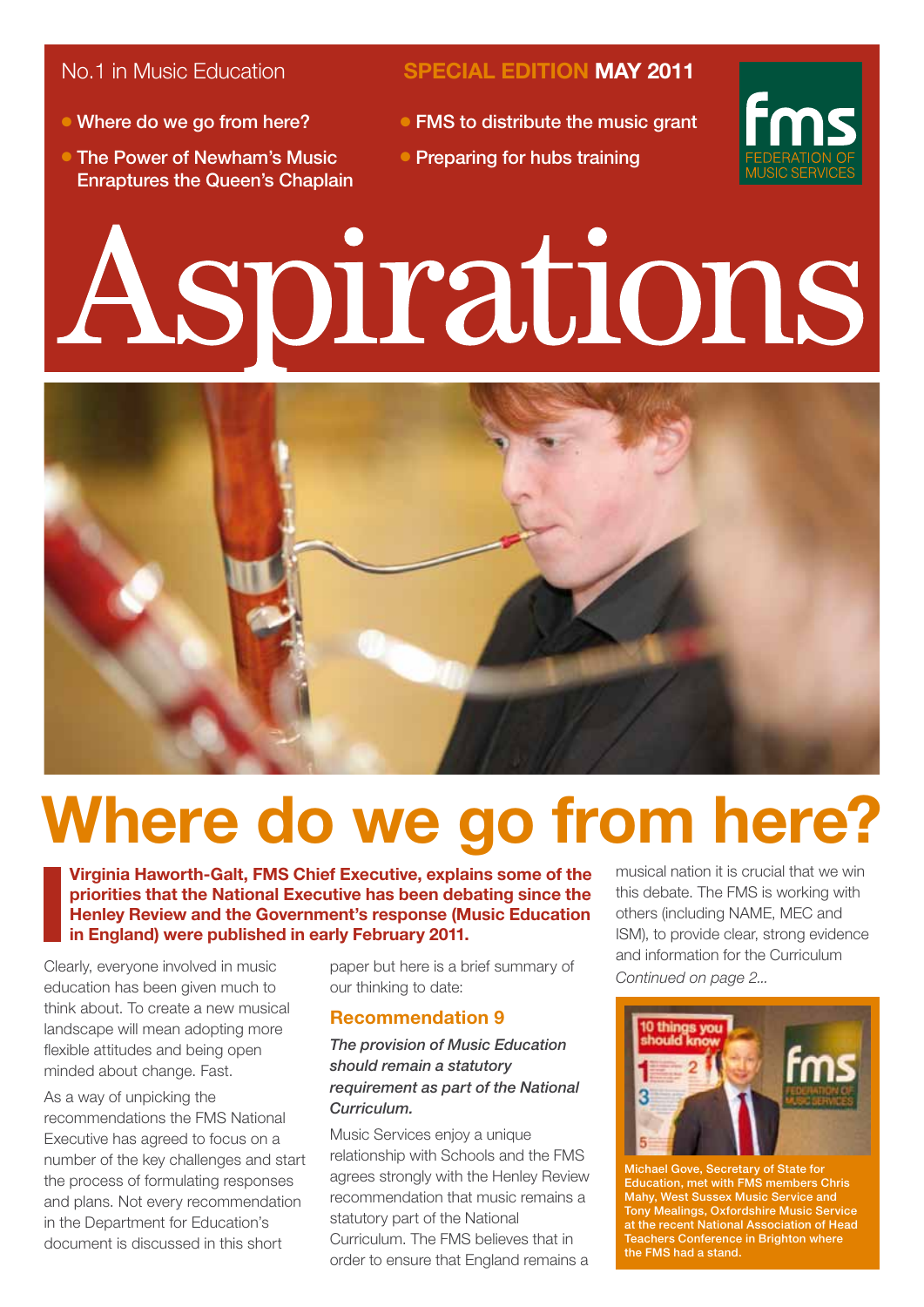#### **…contd** from front page

Review, to prove the key role music plays within a child's education.

The Henley Review also stated that 'Music should be included as one of the subjects that go to make the English Baccalaureate.' The FMS, and others across the music education sector, agree that unless music is brought into the Baccalaureate it will seriously impact on GCSE participation and in some cases it will simply not be made available. We stated within our submission to Government that "We urge the Education Select Committee to think long and hard about why music must be included. There is so much evidence to demonstrate the literary, cognitive and social benefits that a musical education brings beyond the intrinsic joy of music in its own right. The gulf that music would leave by its absence would be catastrophic."

#### **Recommendation 10**

*The Department for Education and the Department for Culture, Media and Sport should work together to develop a national plan for Music Education in England (the National Music Plan).*

Music Services will be one of the key stakeholders working with Government and others to develop the National Music Plan. The FMS will make sure that the development of the plan draws on the expertise and unique perspective of Music Services as music educators and quality service providers.

#### **Recommendation 14**

#### *…should work together to create Music Education Hubs in each Local Authority area...*

Music Services need to play a key role in shaping the new music education landscape. They have to ensure that children access an excellent music education locally matched to educational outcomes which are determined by the National Music Plan. The Henley Review has highlighted the necessity for strong and effective partnerships creating and delivering exciting hubs to meet the needs of children within a locality. Music Services

must be at the heart of the hubs and work with others to make sure that all the music education needs of children are met. Because the needs and resources of each area will differ there can be no standard format for a hub, one size will not fit all. FMS is providing training and support materials for Music Services to assist in the development of the best hubs for each area.

#### **Recommendation 24**

*A new qualification should be developed for music educators, which would professionalise and acknowledge their role in and out of school...*

The FMS will be included in the discussion group and would look to ensure that the views of Music Services are fully integrated into the development of this new qualification. The FMS will undertake an audit of Music Service current workforce in order to gain a clear picture of the current employment situation.

#### **Recommendation 27**

*...It is recommended that a credible and experienced management training provider be commissioned to provide a nationwide management development scheme targeted specifically at music educators.*

The FMS has an effective leadership training programme (Rising with the Tide) and is keen to make sure that our role in supporting leadership development within the sector is recognised and further developed.

#### **Recommendation 28**

*All music teachers should be encouraged to register on a national database, which allows them to use a kite mark. This would provide parents with a base-level of quality assurance.*

FMS is happy to work with Government to advise on the best way of moving this forward. We would want to ensure that the resulting system was valuable and linked to a genuine assessment of quality assurance.

#### **Recommendation 33**

*As part of the National Music Plan, further work should be undertaken to develop a national plan for the use of technology in the delivery of Music Education – and to ensure that the workforce is up-to-date with latest developments...*

The FMS is keen to work with the Government and other partners to explore how technology can best be used in the delivery of music education. We will be contacting Music Services across the country to identify any Members who have specific expertise in this field and we can make sure that their knowledge and experience is utilised within the development of the national technology plan.

#### **Review 34**

*The Music Education world is fragmented and uncoordinated. There are too many organisations that have overlapping areas of interest. These organisations need to join together to create one single body.*

The FMS notes the Government's concern about the range of music education voices and the potential for a lack of clarity. The FMS will continue to talk and work with other organisations to explore ways in which fragmentation in the music world can be lessened and co-ordination improved. We are keen to work with national partners to move music education developments forward and access the specialist skills and perspectives each one brings to benefit children's music education. The FMS is working with partners on a practical and strategic level in our training, project work and organisational development and will continue to build relationships with partners based on mutual respect and trust.



**Virginia Haworth-Galt** *Chief Executive, Federation of Music Services*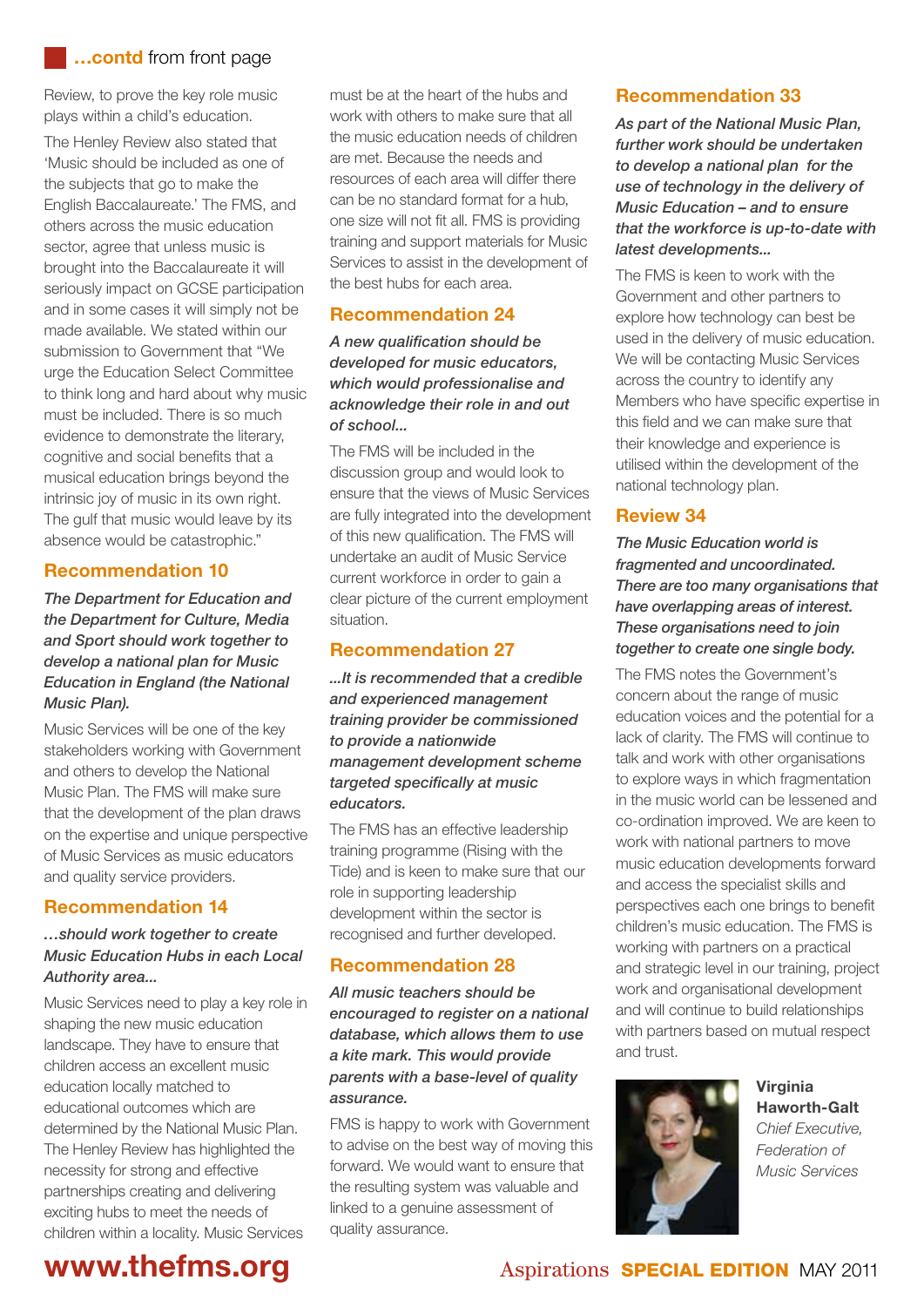## **The FMS takes key role in distributing the Music Grant**

**In a move away from directly passing music service funding to local authorities, the Department for Education (DfE) has charged the Federation of Music Services (FMS) with distributing and administering the £77m Music Grant.**

**The Power of Newham's** 

**Music Enraptures the** 

**Queen's Chaplain** 

Central Government is looking for real value for money and the efficiency of the FMS' Otley office has been recognised in being awarded this contract. The FMS won its spurs in successfully administering the £40m Instrument Fund over the last four years. The administration cost for undertaking this task was below 0.2% of the total budget and was handled by the FMS' office with a part time staff of just three personnel!

Perhaps more particularly the FMS has managed to build up an excellent working relationship with the membership over the last few years under the efficient eye of Sarah Adamson and her small team in Otley, near Leeds.

#### **Working closely with local authorities**

In a bid for more efficiency and ahead of the development of a National Plan for Music to be introduced in 2012, the FMS will oversee the allocation of money to local authorities to ensure more funds reach front line services. The Grant, that will be distributed in two tranches comes with binding commitments local authorities have to adhere to. The FMS will oversee these processes with the assistance of Richard Hallam who will working alongside the FMS.

Virginia Haworth-Galt, the FMS Chief Executive, said: "This is a critical year for all involved in music education and we are delighted that the Government has asked the FMS to undertake this

core task at the heart of music education; this new way of administering vital funds will help create a more even distribution of the Music Grant and will mean that more money reaches schools and children. Music Services are looking forward to working with Bridge Delivery Organisations and Arts Council Portfolio Organisations amongst others to ensure that all children continue to access an excellent music education.

"Dick Hallam is a respected figure in music education and well known to local authorities; he will be supported by our team at Otley who have so successfully handled the Instrument Fund over the last four years."

Music funding and delivery was recently subject of a review by Darren Henley on behalf of Michael Gove at the DfE and Ed Vaizey at the Department for Culture Media and Sport; the total annual Music Grant has remained untouched for 2011/12 period but is now split between Music Services receiving £77m and Sing Up, In Harmony and Teach First sharing £5.5m.

### **BBC RADIO**



**The transcript below is from a recent recording of Pause for Thought on the Chris Evans' Breakfast Show on Radio 2 featuring Canon Ann Easter, Chief Executive of a Charity and Chaplain to the Queen:**

"I had a wonderful time at the weekend when I went to a concert given by young people from our local music academy.

Newham, where I live, is a poor inner London borough with more than its fair



share of gang stabbings and half of its children are brought up below the poverty line, but, on Saturday evening, 60 of Newham's finest, all smart in their black and white, concentrating like mad on the conductor and their music, performed Strauss, Tchaikovsky and Rossini like professionals.

I'm aware that learning music is good for confidence building and that learning to play together is even better as it teaches us the disciplines of team work too but, for me, to see those children's faces beaming at the audience as we rose to our feet for yet another standing ovation, was worth all the effort.

The children had made good music together; they'd played tunes which uplifted and inspired, soothed and excited and the music which they made so generously somehow showed us

something of the Eternal.

When my friend and I were discussing the music and hymns for her beloved husband's funeral later this week, we said how even just a few notes of a special tune can transport us to another place; suddenly the sounds, the smells and the people are vividly alive around us.

Music is so much more than just a few sound waves; from the lullabies for our babies to the dance tunes of our youth; the work songs of the fields and the hymns of the Cathedral, music is food for our souls.

So when we joined in about fifteen choruses of 'Thank you for the music' at the end of the concert, I was thanking Newham's bright and beautiful children and their parents and teachers who enabled it to happen, but mostly I was thanking God for a glimpse of Heaven."